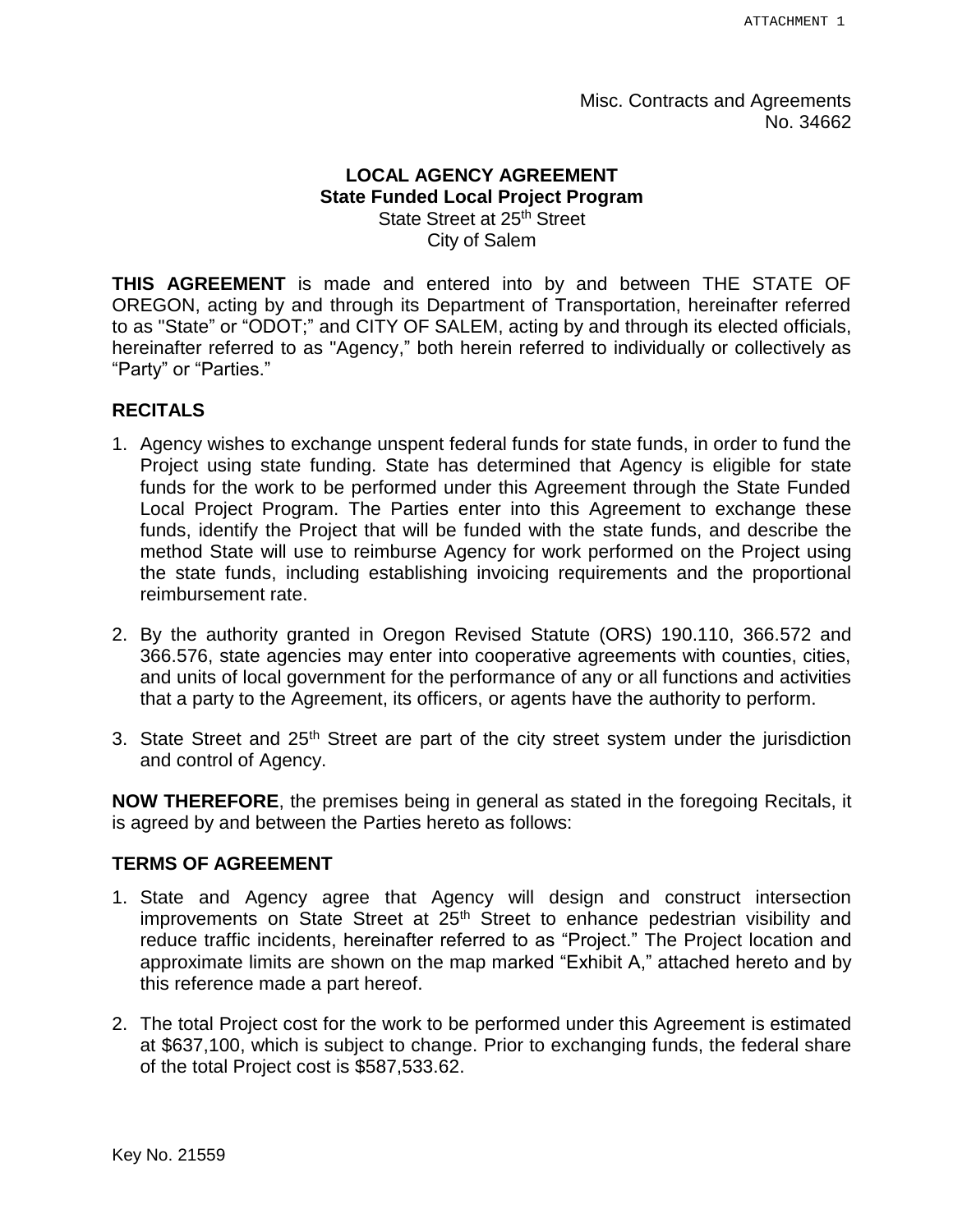- a. Per the 1:1 fund exchange ratio of state dollars to federal dollars, Agency will exchange \$587,533.62 of federal dollars allocated for this Project for \$587,533.62 of state dollars.
- b. State funds under this Agreement are limited to \$587,533.62.
- 3. Upon receipt and approval of Agency's invoice(s), State shall proportionately reimburse Agency 92.22 percent of eligible, actual costs incurred in carrying out the Project, up to the maximum amount of state funds committed for the Project.
- 4. Agency is solely responsible for any and all costs incurred in excess of the state funds identified in this Agreement. Any unspent state funds will be retained by State and will not be available for Agency use. State funds transferred to Agency must be used for the Project.
- 5. To be eligible for reimbursement, expenditures must comply with the requirements of Article IX, Section 3a of the Oregon Constitution. Eligible costs are defined as reasonable and necessary costs incurred by the Agency in performance of the Project.
- 6. The term of this Agreement will begin upon the date all required signatures are obtained and will terminate upon completion of the Project and final payment or ten (10) calendar years following the date of final execution, whichever is sooner.

## **AGENCY OBLIGATIONS**

- 1. Agency shall perform the work described in Terms of Agreement, parargraph 1 of this Agreement.
- 2. **Americans with Disabilities Act Compliance:**
	- a. Agency shall ensure that the Project is designed, constructed and maintained to comply with Section 504 of the Rehabilitation Act of 1973 and the Americans with Disabilities Act of 1990 as amended (together, "ADA").

Agency may follow its own processes or may use ODOT's processes for design, construction, or alteration of Project sidewalks, curb ramps, and pedestrianactivated signals, if any, including using the ODOT Highway Design Manual, ODOT Design Exception process, ODOT Standard Drawings, ODOT Construction Specifications, providing a temporary pedestrian accessible route plan and current Curb Ramp Inspection form, available at:

https://www.oregon.gov/ODOT/Engineering/Pages/Accessibility.aspx**;**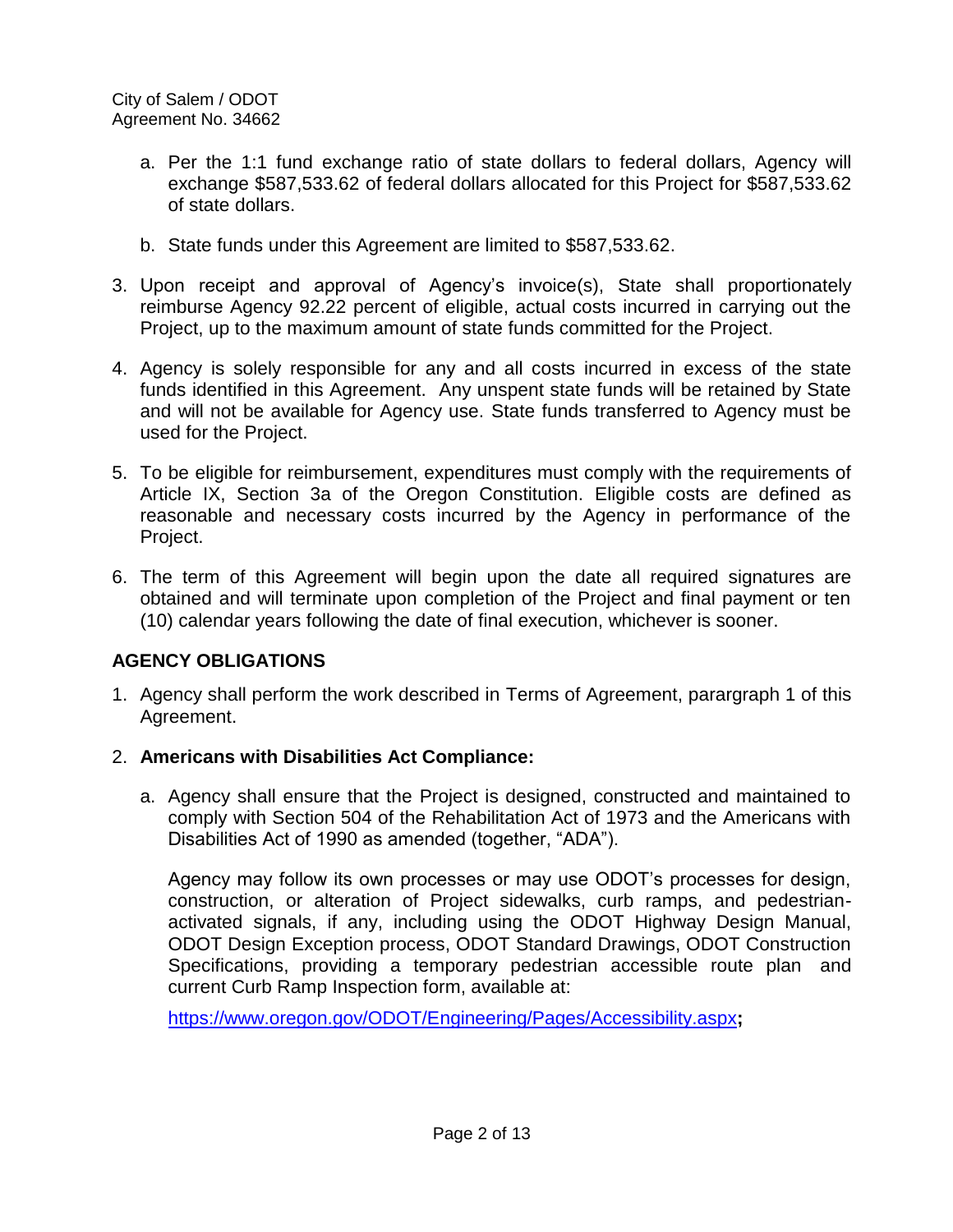Additional ODOT resources are available at the above-identified link. ODOT has made its forms, processes, and resources available for Agency's use and convenience.

- b. Agency assumes sole responsibility for ensuring that the Project complies with the ADA, including when Agency uses ODOT forms and processes. Agency acknowledges and agrees that ODOT is under no obligation to review or approve Project plans or inspect the completed Project to confirm ADA compliance.
- c. Agency shall ensure that temporary pedestrian routes are provided through or around any Project work zone. Any such temporary pedestrian route shall include directional and informational signs and include accessibility features equal to or better than the features present in the existing pedestrian route. Agency shall also ensure that advance notice of any temporary pedestrian route is provided in accessible format to the public, people with disabilities, and disability organizations prior to the start of construction.
- d. Agency shall ensure that any portions of the Project, as depicted in the final asconstructed drawings, under Agency's maintenance jurisdiction are maintained in compliance with the ADA throughout the useful life of the Project. This includes, but is not limited to, Agency ensuring that:
	- i. Pedestrian access is maintained as required by the ADA,
	- ii. Any complaints received by Agency identifying sidewalk, curb ramp, or pedestrian-activated signal safety or access issues are promptly evaluated and addressed,
	- iii. Any complaints received by Agency identifying sidewalk safety or access issues shall be addressed pursuant to local ordinances and other applicable regulations,
	- iv. Agency, or abutting property owner, pursuant to local code provisions, performs any repair or removal of obstructions needed to maintain the facility in compliance with the ADA requirements that were in effect at the time the facility was constructed or altered,
	- v. Any future alteration work on Project or Project features during the useful life of the Project complies with the ADA requirements in effect at the time the future alteration work is performed, and
	- vi. Applicable permitting and regulatory actions are consistent with ADA requirements.
- e. Maintenance obligations in this section shall survive termination of this Agreement through the useful life of the Project.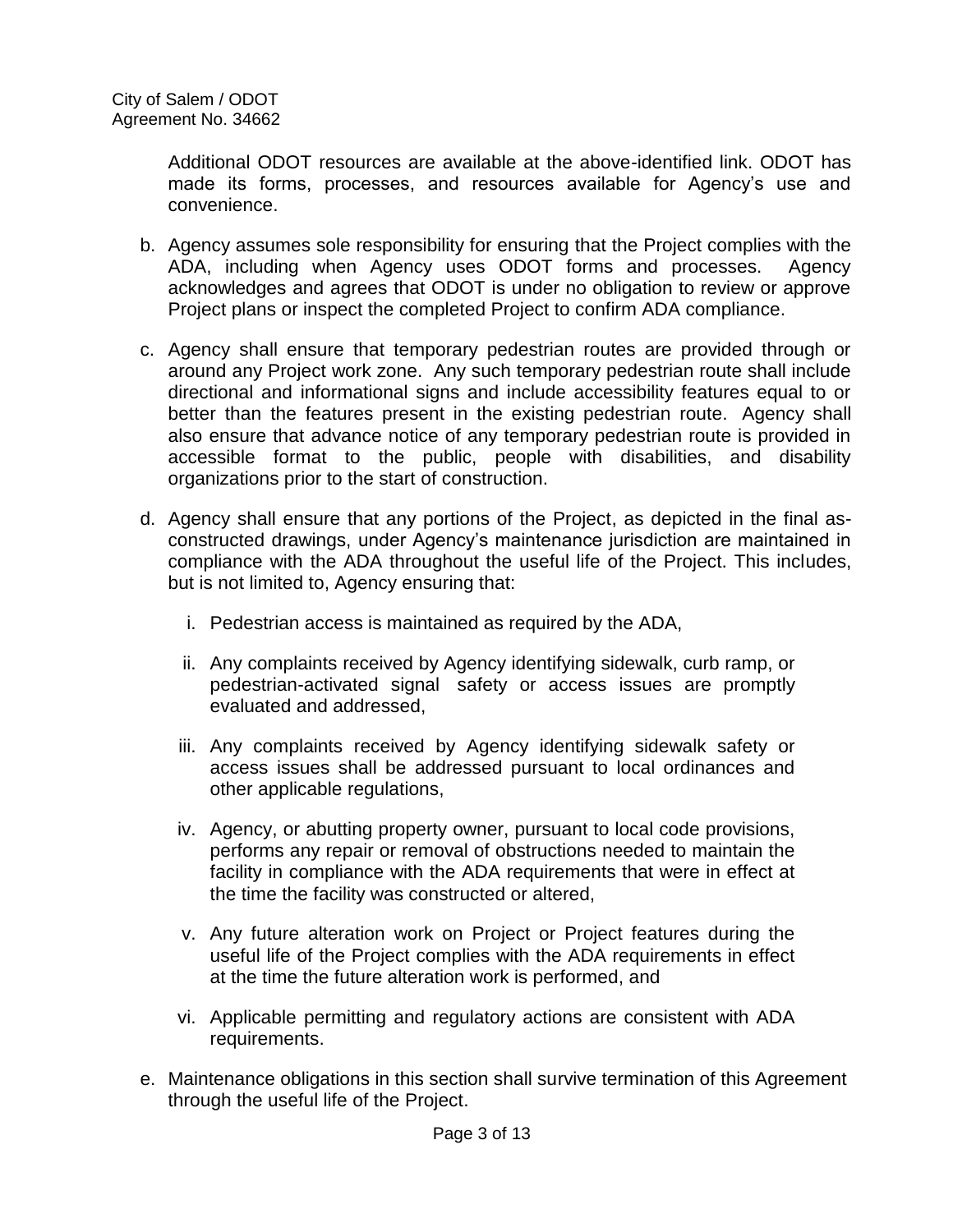- 3. Except as otherwise provided in Agency Obligations paragraph 2 above, Agency agrees that the Project shall be developed in conformance with the applicable American Association of State Highway and Transportation Officials (AASHTO) standards, including the current edition of A Policy on Geometric Design of Highways and Streets.
- 4. Agency shall obtain a permit to occupy State right of way through the State District 3 Office prior to the commencement of construction.
- 5. Agency shall submit all of the following items to State's Project Manager, at Project completion and prior to final payment:
	- a. Final Project completion Inspection form No. 734-5063 (completed with State's Project Manager);
	- b. Final Cost; and
	- c. As-Constructed Drawings.
- 6. Agency must obtain approval from the Region 2 Traffic Manager for changes to the Project's scope, schedule, or budget by submitting a request through State's project liaison or manager by written notification, e-mail is acceptable. Agency shall be fully responsible for cost increases due to changes to the established Project scope, schedule, or budget made prior to approval. The Parties shall execute an amendment to this Agreement to memorialize any approved changes referenced in this paragraph.
- 7. Agency shall present invoices for the eligible, actual costs incurred by Agency on behalf of the Project directly to State's Project Manager listed in this Agreement for review and approval. Such invoices shall be in a form identifying the Project, Key number, the Agreement number, the Project phase and amount charged to each (such as preliminary engineering, right of way, and construction), the invoice number, and will itemize all expenses for which reimbursement is claimed. Invoices shall be presented for periods greater than one month, based on actual expenses incurred, and must clearly specify the percentage of completion of the Project. Agency shall also include with the invoice a Project progress report or summary that describes work accomplished for the period being invoiced and work expected for the next invoicing period. Travel expenses will not be reimbursed.
- 8. Agency, or its consultant, shall conduct the necessary preliminary engineering and design work required to produce final plans, specifications and cost estimates in accordance with current state and federal laws and regulations; obtain all required permits; be responsible for all utility relocations; advertise for bid proposals; award all contracts; perform all construction engineering; and make all contractor payments required to complete the Project.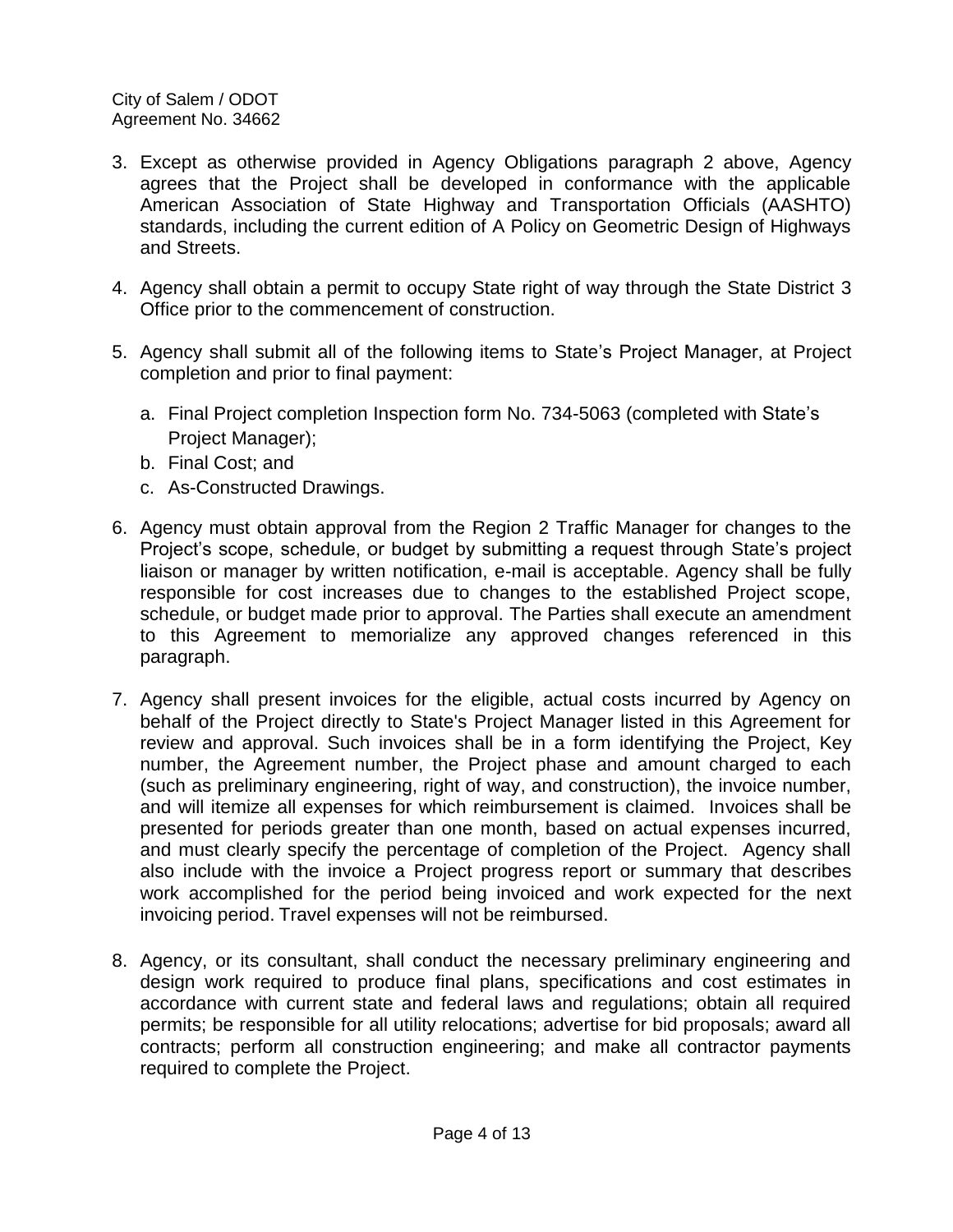- 9. Agency or its consultant shall acquire all necessary right of way in accordance with the Uniform Relocation Assistance and Real Property Acquisition Policies Act of 1970, as amended, ORS Chapter 35 and the State Right of Way Manual.
- 10.Agency shall comply with all federal, state, and local laws, regulations, executive orders and ordinances applicable to the work under this Agreement, including, without limitation, the provisions of ORS [279C.505,](http://www.leg.state.or.us/ors/279c.html) [279C.515,](http://www.leg.state.or.us/ors/279c.html) [279C.520,](http://www.leg.state.or.us/ors/279c.html) [279C.530](http://www.leg.state.or.us/ors/279c.html) and [279B.270](http://landru.leg.state.or.us/ors/279b.html) incorporated herein by reference and made a part hereof. Without limiting the generality of the foregoing, Agency expressly agrees to comply with (i) [Title VI of](http://www.usdoj.gov/crt/cor/coord/titlevistat.htm)  [Civil Rights Act of 1964;](http://www.usdoj.gov/crt/cor/coord/titlevistat.htm) (ii) [Title V and Section 504 of the Rehabilitation Act of 1973;](http://academic.wsc.edu/frc/disable.html) (iii) the [Americans with Disabilities Act of 1990](http://www.dol.gov/esa/regs/statutes/ofccp/ada.htm) and ORS [659A.142;](http://landru.leg.state.or.us/ors/659a.html) (iv) all regulations and administrative rules established pursuant to the foregoing laws; and (v) all other applicable requirements of federal and state civil rights and rehabilitation statutes, rules and regulations.
- 11.Agency shall perform the services under this Agreement as an independent contractor and shall be exclusively responsible for all costs and expenses related to its employment of individuals to perform the work under this Agreement including, but not limited to, retirement contributions, workers compensation, unemployment taxes, and state and federal income tax withholdings.
- 12.All employers, including Agency, that employ subject workers who work under this Agreement in the State of Oregon shall comply with ORS 656.017 and provide the required Workers' Compensation coverage unless such employers are exempt under ORS 656.126. Employers Liability insurance with coverage limits of not less than \$500,000 must be included. Agency shall ensure that each of its subcontractors complies with these requirements.
- 13.Agency shall, at its own expense, maintain, operate, and provide power as needed upon Project completion at a minimum level that is consistent with normal depreciation and/or service demand and throughout the useful life of the Project. State and Agency agree that the useful life of this Project is defined as 20 years. Maintenance and power responsibilities shall survive any termination of the Project Agreement.
- 14.Utility relocation or reconstruction may or may not be an eligible Project expense according to the following standard:
	- a. The expense is an eligible expense if the owner of the utility facility possesses a property right for its location on the public right of way.
	- b. The expense is not an eligible expense if the owner of the utility facility does not possess a property right for its location, but the facility exists on the public right of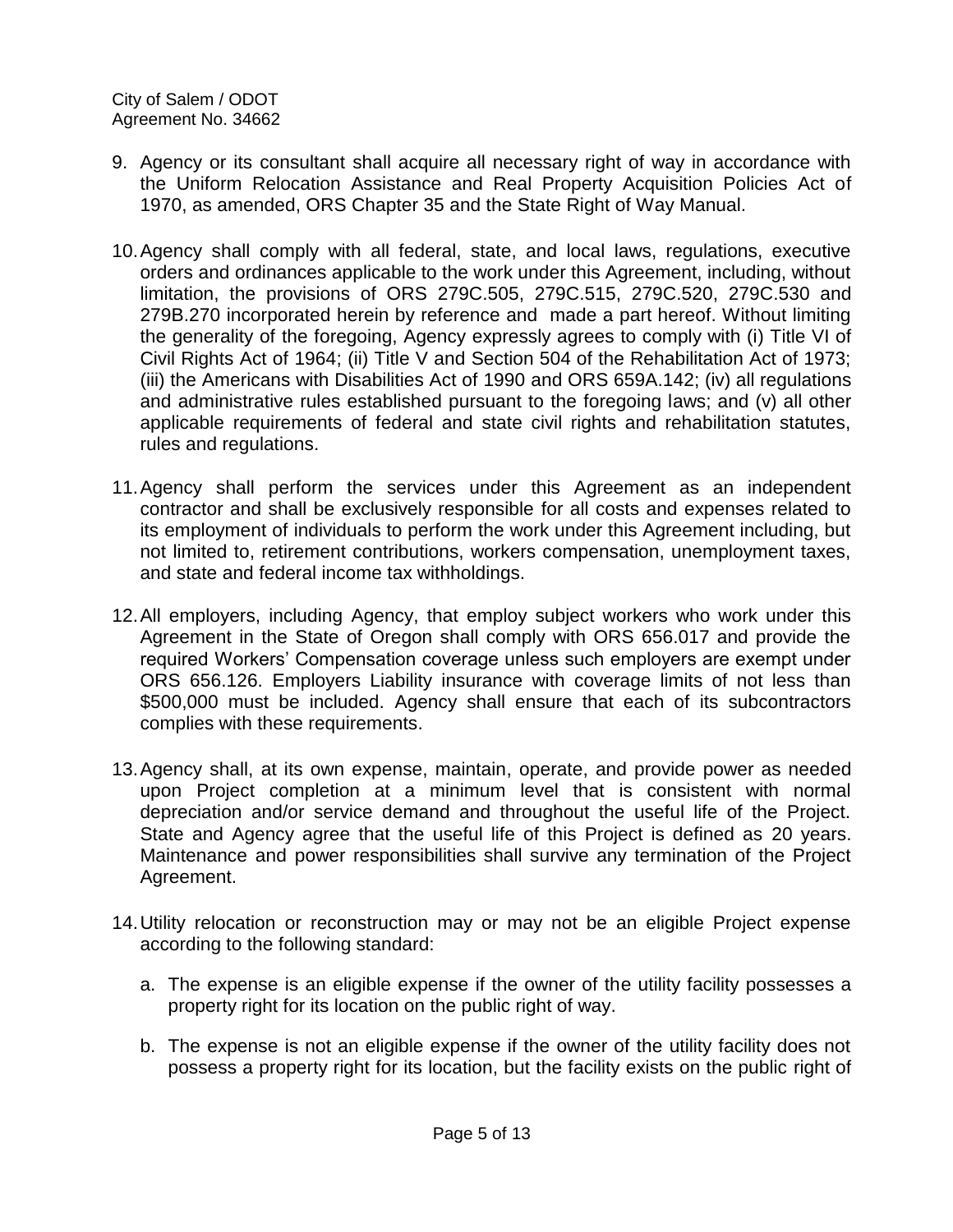way solely under the permission of the Agency or other road authority, whether that permission is expressed or implied, and whether written or oral.

- 15.Agency certifies, at the time this Agreement is executed, that sufficient funds are available and authorized for expenditure to finance costs of this Agreement within Agency's current appropriation or limitation of the current budget. Agency further agrees that they will only submit invoices to State for reimbursement on work that has been performed and paid for by Agency as described in this Agreement.
- 16.Agency shall require its contractor(s) and subcontractor(s) that are not units of local government as defined in ORS 190.003, if any, to indemnify, defend, save and hold harmless the State of Oregon, Oregon Transportation Commission and its members, Oregon Department of Transportation and its officers, employees and agents from and against any and all claims, actions, liabilities, damages, losses, or expenses, including attorneys' fees, arising from a tort, as now or hereafter defined in ORS 30.260 (Claims), to the extent such Claims are caused, or alleged to be caused by the negligent or willful acts or omissions of Agency's contractor or any of the officers, agents, employees or subcontractors of the contractor. It is the specific intention of the Parties that State shall, in all instances, except to the extent Claims arise from the negligent or willful acts or omissions of the State, be indemnified from and against all Claims caused or alleged to be caused by the contractor or subcontractor.
- 17.Any such indemnification shall also provide that neither Agency's contractor and subcontractor nor any attorney engaged by Agency's contractor and subcontractor shall defend any claim in the name of the State of Oregon or any agency of the State of Oregon, nor purport to act as legal representative of the State of Oregon or any of its agencies, without the prior written consent of the Oregon Attorney General. The State of Oregon may, at anytime at its election assume its own defense and settlement in the event that it determines that Agency's contractor is prohibited from defending the State of Oregon, or that Agency's contractor is not adequately defending the State of Oregon's interests, or that an important governmental principle is at issue or that it is in the best interests of the State of Oregon to do so. The State of Oregon reserves all rights to pursue claims it may have against Agency's contractor if the State of Oregon elects to assume its own defense.
- 18.If Agency enters into a construction contract for performance of work for the Project, then Agency will include provisions in that contract requiring its contractor to comply with the following:
	- a. Contractor and Agency shall name State as a third party beneficiary of the resulting contract.
	- b. Contractor shall indemnify, defend and hold harmless State from and against all claims, suits, actions, losses, damages, liabilities, costs and expenses of any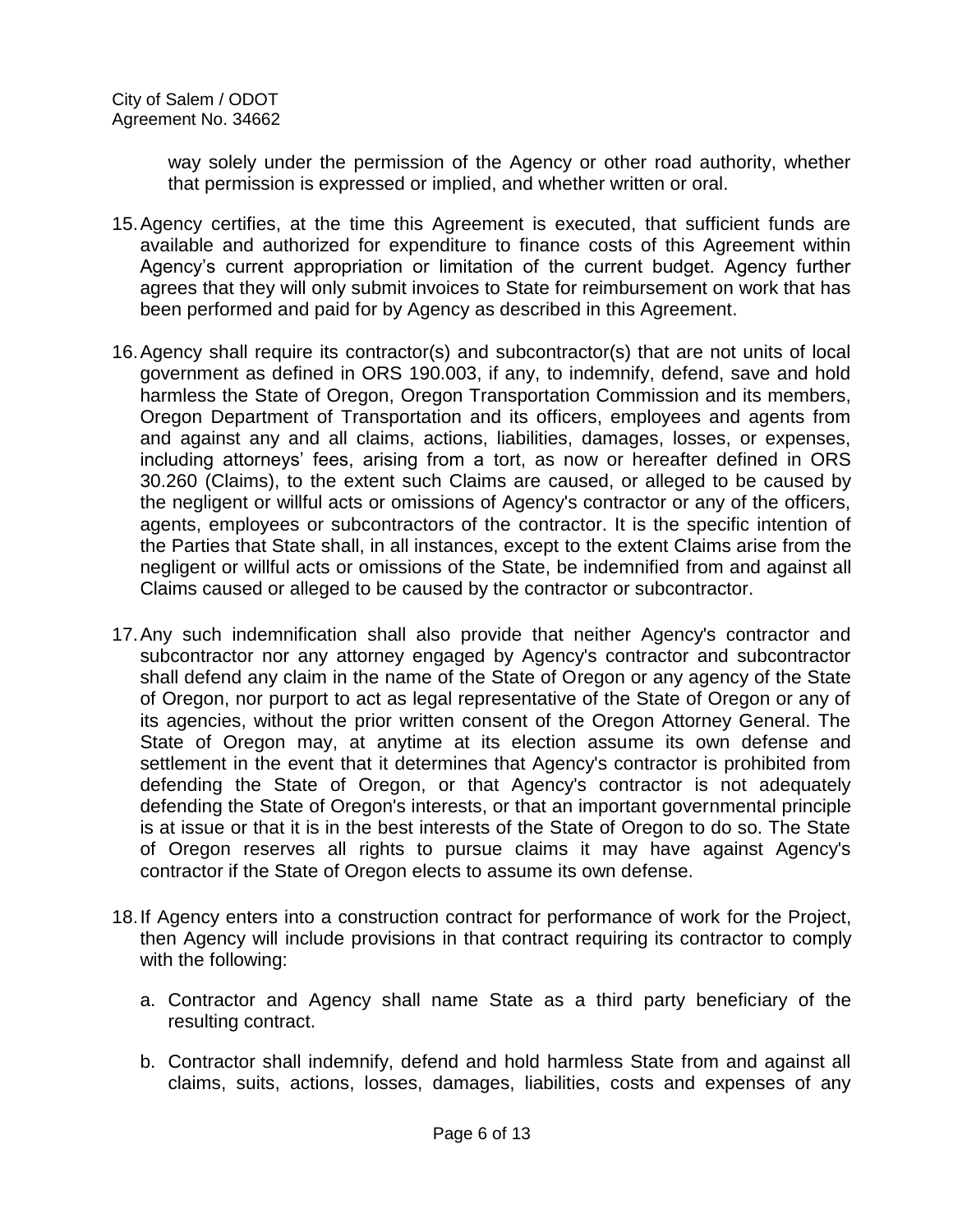nature whatsoever resulting from, arising out of, or relating to the activities of Contractor or its officers, employees, sub-contractors, or agents under the resulting contract.

- c. Commercial General Liability. Contractor shall obtain, at Contractor's expense, and keep in effect during the term of the resulting contract, Commercial General Liability Insurance covering bodily injury and property damage and shall include personal and advertising injury liability, products and completed operations, and contractual liability coverage. Coverage shall be written on an occurrence basis in an amount of not less than  $\boxtimes$  \$1,000,000  $\Box$  \$2,000,000  $\Box$  \$5,000,000 per occurrence. Each annual aggregate limit shall not be less than **\$1,000,000**   $\boxtimes$  \$2,000,000  $\Box$  \$4,000,000  $\Box$  10,000.000.
- d. Automobile Liability. Contractor shall obtain, at Contractor's expense, and keep in effect during the term of the resulting contract, Automobile Liability Insurance covering bodily injury and property for Contractor's business-related automobile use and all owned, non-owned, or hired vehicles. This coverage shall be written with a combined single limit of not less than \$1,000,000. This coverage may be written in combination with the Commercial General Liability Insurance (with separate limits from Commercial General Liability Insurance and Automobile Liability).
- e. Additional Insured Endorsement. The liability insurance coverage, except Professional Liability, Errors and Omissions, or Workers' Compensation, if included, required for performance of the resulting contract will include State and its divisions, officers and employees as Additional Insured but only with respect to the Contractor's activities to be performed under the resulting contract. Coverage shall be primary and non-contributory with any other insurance and self-insurance.
- f. Notice of Cancellation or Change. There shall be no cancellation, material change, potential exhaustion of aggregate limits or non-renewal of insurance coverage(s) without thirty (30) days written notice from the Contractor or its insurer(s) to State. Any failure to comply with the reporting provisions of this clause shall constitute a material breach of the resulting contract and shall be grounds for immediate termination of the resulting contract and this Agreement.
- 19.Agency acknowledges and agrees that State, the Oregon Secretary of State's Office, and their duly authorized representatives shall have access to the books, documents, papers, and records of Agency which are directly pertinent to the specific Agreement for the purpose of making audit, examination, excerpts, and transcripts during the course of the Project and for a period of six (6) years after final payment. Copies of applicable records shall be made available upon request. Payment for costs of copies is reimbursable by State.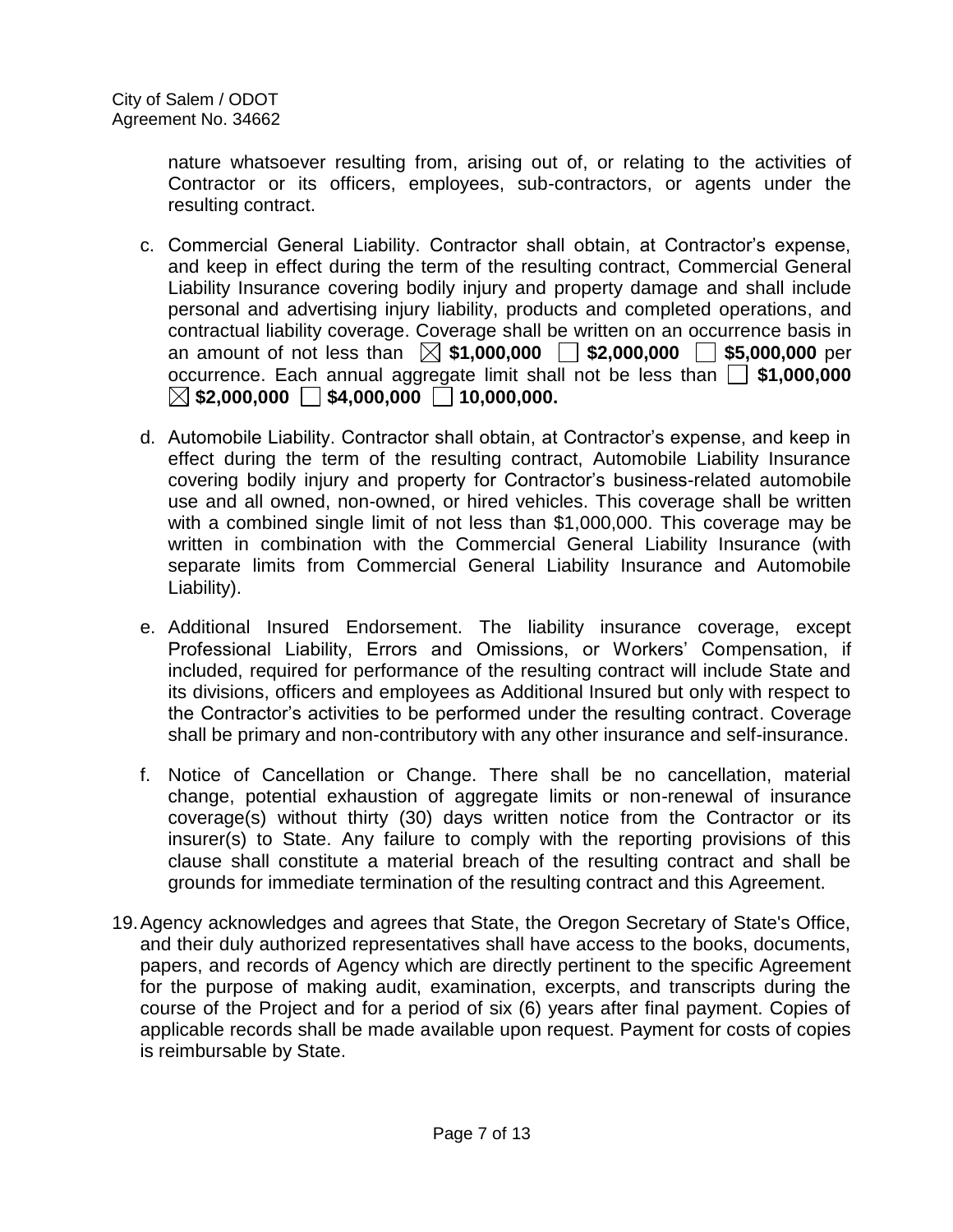- 20.Agency certifies and represents that the individual(s) signing this Agreement has been authorized to enter into and execute this Agreement on behalf of Agency, under the direction or approval of its governing body, commission, board, officers, members or representatives, and to legally bind Agency.
- 21.Agency's Project Manager for this Agreement is Anne Pagano, Engineering Program Manager, City of Salem Public Works, 555 Liberty Street SE, Room 325, Salem, Oregon 97302-3513; phone: (503) 588-6211; email: [apagano@cityofsalem.net,](mailto:apagano@cityofsalem.net) or assigned designee upon individual's absence. Agency shall notify the other Party in writing of any contact information changes during the term of this Agreement.

### **STATE OBLIGATIONS**

- 1. In consideration for the services performed under this Agreement, State shall reimburse Agency 92.22 percent of eligible costs incurred in carrying out the Project up to the maximum amount of state funds committed for the Project in Terms of Agreement, paragraph 2 of this Agreement. Reimbursements shall be made by State within forty-five (45) days of State's approval of a request for reimbursement from Agency, except that final payment will be withheld until the State's Project Manager has completed final project inspection and project acceptance.
- 2. State shall provide the following items to Agency's Project Manager no later than 30 days after execution of this Agreement:
	- a. Scoping Notes; and
	- b. Any other project specific information gathered during the scoping and selection process
- 3. State's Project Manager will arrange for a final project inspection upon notification from Agency of Project completion, to confirm project completeness and fulfillment of Agreement obligations, prior to final payment.
- 4. State's Project Manager for this Agreement is Kumar Rethnasamy, Transportation Project Manager, ODOT Region 2, 455 Airport Road SE, Building B, Room 106, Salem, Oregon 97301; phone: (503) 986-2692; email: [kumar.rethnasamy@odot.state.or.us,](mailto:kumar.rethnasamy@odot.state.or.us) or assigned designee upon individual's absence. State shall notify the other Party in writing of any contact information changes during the term of this Agreement.

#### **GENERAL PROVISIONS**

- 1. This Agreement may be terminated by mutual consent of both Parties.
- 2. State may terminate this Agreement effective upon delivery of written notice to Agency, or at such later date as may be established by State, under any of the following conditions: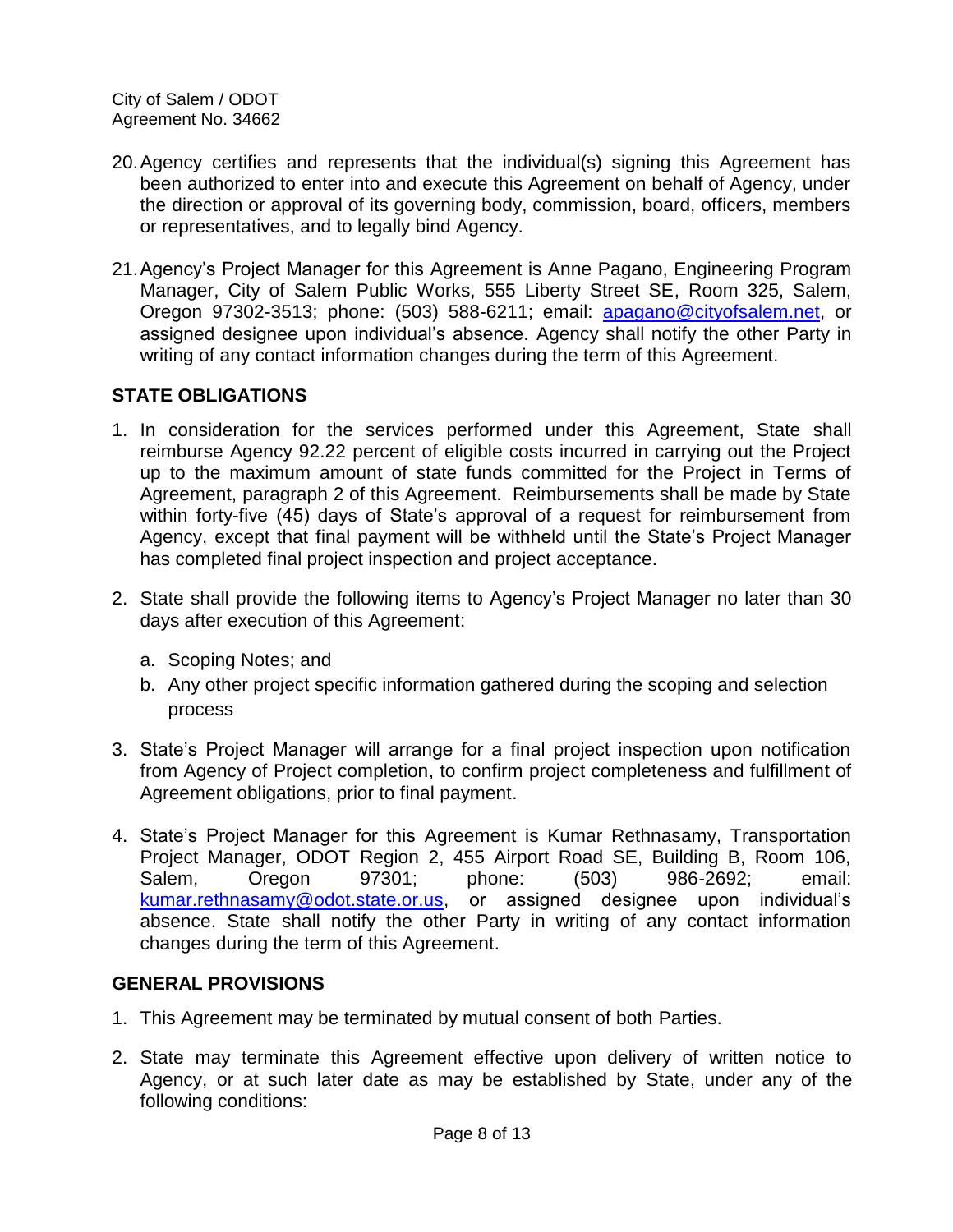- a. If Agency fails to provide services called for by this Agreement within the time specified herein or any extension thereof.
- b. If Agency fails to perform any of the other provisions of this Agreement or so fails to pursue the work as to endanger performance of this Agreement in accordance with its terms, and after receipt of written notice from State fails to correct such failures within ten (10) days or such longer period as State may authorize.
- c. If Agency fails to provide payment of its share of the cost of the Project.
- d. If State fails to receive funding, appropriations, limitations or other expenditure authority sufficient to allow State, in the exercise of its reasonable administrative discretion, to continue to make payments for performance of this Agreement.
- e. If federal or state laws, regulations or guidelines are modified or interpreted in such a way that either the work under this Agreement is prohibited or if State is prohibited from paying for such work from the planned funding source.
- 3. If State terminates this Agreement for the reasons described in General Provisions 2(a) or (b) above, Agency must reimburse State for all state funds expended. If Agency fails to reimburse State, State may withhold Agency's proportional share of State Highway Fund distribution necessary to reimburse State for costs incurred by such Agency breach.
- 4. Any termination of this Agreement shall not prejudice any rights or obligations accrued to the Parties prior to termination.
- 5. If any third party makes any claim or brings any action, suit or proceeding alleging a tort as now or hereafter defined in ORS 30.260 ("Third Party Claim") against State or Agency with respect to which the other Party may have liability, the notified Party must promptly notify the other Party in writing of the Third Party Claim and deliver to the other Party a copy of the claim, process, and all legal pleadings with respect to the Third Party Claim. Each Party is entitled to participate in the defense of a Third Party Claim, and to defend a Third Party Claim with counsel of its own choosing. Receipt by a Party of the notice and copies required in this paragraph and meaningful opportunity for the Party to participate in the investigation, defense and settlement of the Third Party Claim with counsel of its own choosing are conditions precedent to that Party's liability with respect to the Third Party Claim.
- 6. With respect to a Third Party Claim for which State is jointly liable with Agency (or would be if joined in the Third Party Claim), State shall contribute to the amount of expenses (including attorneys' fees), judgments, fines and amounts paid in settlement actually and reasonably incurred and paid or payable by Agency in such proportion as is appropriate to reflect the relative fault of State on the one hand and of Agency on the other hand in connection with the events which resulted in such expenses,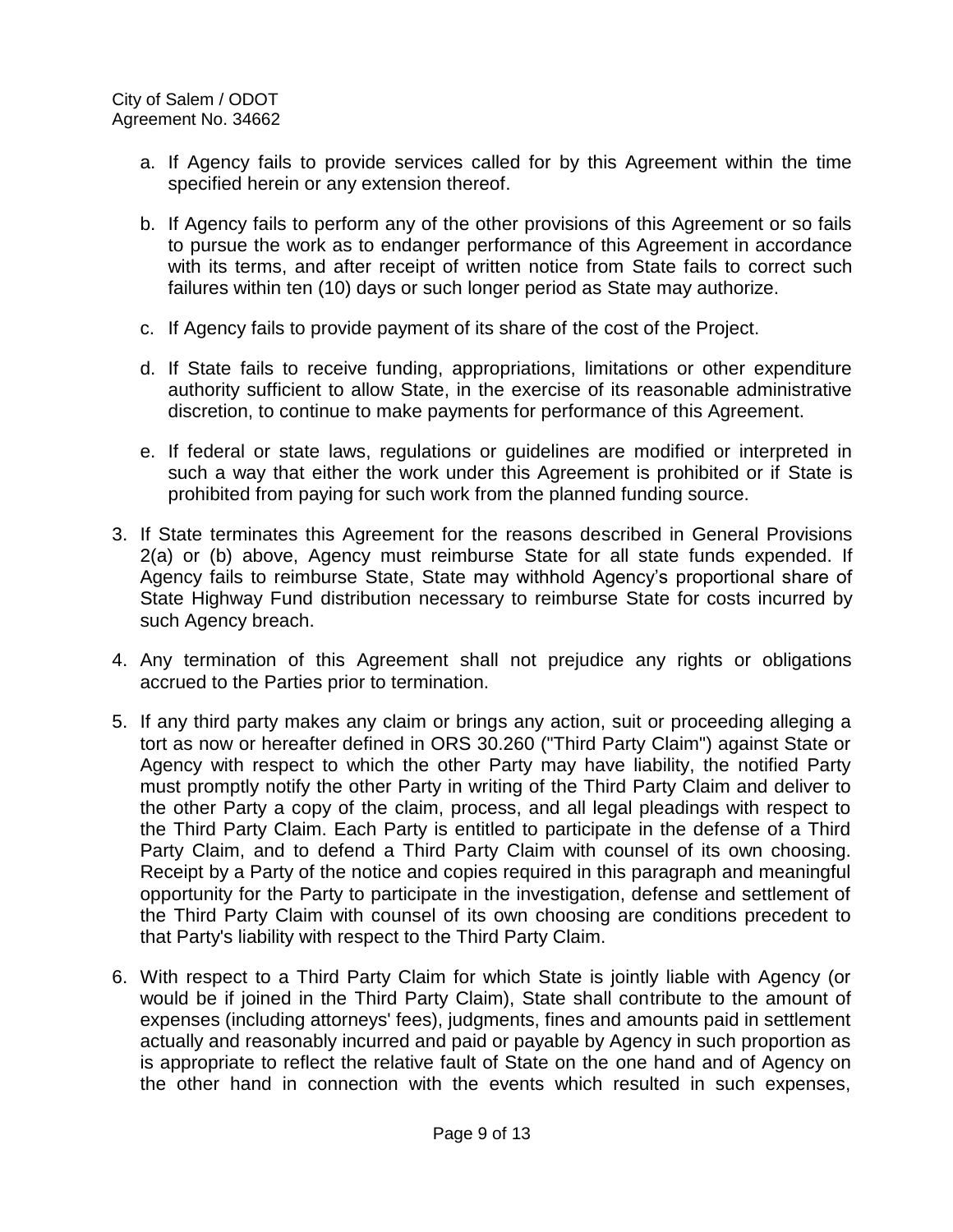judgments, fines or settlement amounts, as well as any other relevant equitable considerations. The relative fault of State on the one hand and of Agency on the other hand shall be determined by reference to, among other things, the Parties' relative intent, knowledge, access to information and opportunity to correct or prevent the circumstances resulting in such expenses, judgments, fines or settlement amounts. State's contribution amount in any instance is capped to the same extent it would have been capped under Oregon law, including the Oregon Tort Claims Act, ORS 30.260 to 30.300, if State had sole liability in the proceeding.

- 7. With respect to a Third Party Claim for which Agency is jointly liable with State (or would be if joined in the Third Party Claim), Agency shall contribute to the amount of expenses (including attorneys' fees), judgments, fines and amounts paid in settlement actually and reasonably incurred and paid or payable by State in such proportion as is appropriate to reflect the relative fault of Agency on the one hand and of State on the other hand in connection with the events which resulted in such expenses, judgments, fines or settlement amounts, as well as any other relevant equitable considerations. The relative fault of Agency on the one hand and of State on the other hand shall be determined by reference to, among other things, the Parties' relative intent, knowledge, access to information and opportunity to correct or prevent the circumstances resulting in such expenses, judgments, fines or settlement amounts. Agency's contribution amount in any instance is capped to the same extent it would have been capped under Oregon law, including the Oregon Tort Claims Act, ORS 30.260 to 30.300, if it had sole liability in the proceeding.
- 8. The Parties shall attempt in good faith to resolve any dispute arising out of this Agreement. In addition, the Parties may agree to utilize a jointly selected mediator or arbitrator (for non-binding arbitration) to resolve the dispute short of litigation.
- 9. State and Agency are the only Parties to this Agreement and, as such, are the only Parties entitled to enforce its terms. Nothing in this Agreement gives or shall be construed to give or provide any benefit, direct, indirect or otherwise to third persons unless such third persons are expressly identified by name and specifically described as intended to be beneficiaries of its terms.
- 10.This Agreement may be executed in several counterparts (facsimile or otherwise) all of which when taken together shall constitute one agreement binding on all Parties, notwithstanding that all Parties are not signatories to the same counterpart. Each copy of this Agreement so executed shall constitute an original.
- 11.This Agreement and attached exhibits constitute the entire agreement between the Parties on the subject matter hereof. There are no understandings, agreements, or representations, oral or written, not specified herein regarding this Agreement. No waiver, consent, modification or change of terms of this Agreement shall bind either party unless in writing and signed by both Parties and all necessary approvals have been obtained. Such waiver, consent, modification, or change, if made, shall be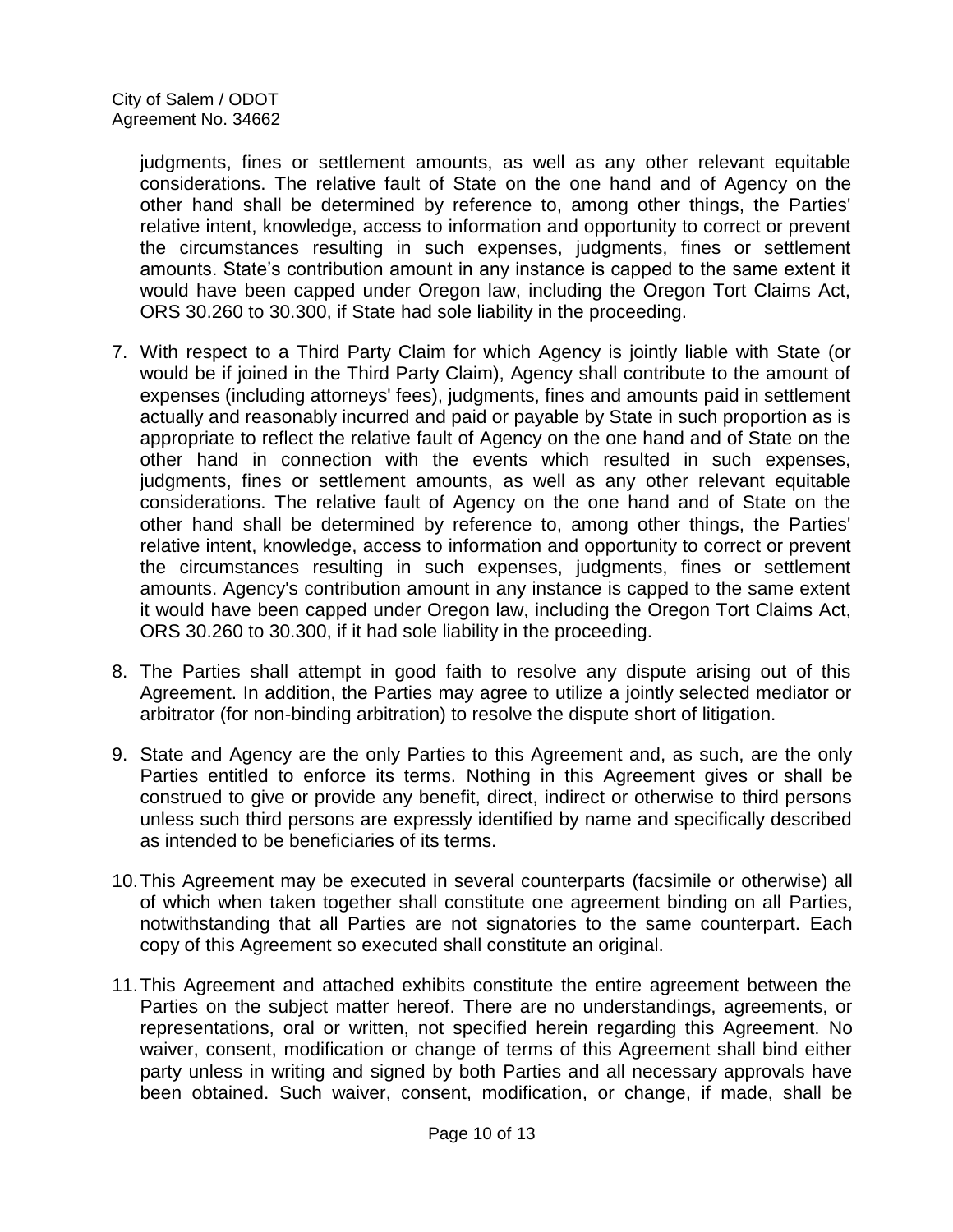effective only in the specific instance and for the specific purpose given. The failure of either Party to enforce any provision of this Agreement shall not constitute a waiver by that Party of that or any other provision.

**THE PARTIES,** by execution of this Agreement, hereby acknowledge that their signing representatives have read this Agreement, understand it, and agree to be bound by its terms and conditions.

This Project is in the 2021-2024 Statewide Transportation Improvement Program (STIP), (Key No. 21559) that was adopted by the Oregon Transportation Commission on July 15, 2020 (or subsequently by amendment to the STIP).

**Electronic Signatures.** The Parties agree that signatures showing on PDF documents, including but not limited to PDF copies of the Agreement and amendments, submitted or exchanged via email are "Electronic Signatures" under ORS Chapter 84 and bind the signing Party and are intended to be and can be relied upon by the Parties. State reserves the right at any time to require the submission of the hard copy originals of any documents.

# SIGNATURE PAGE FOLLOWS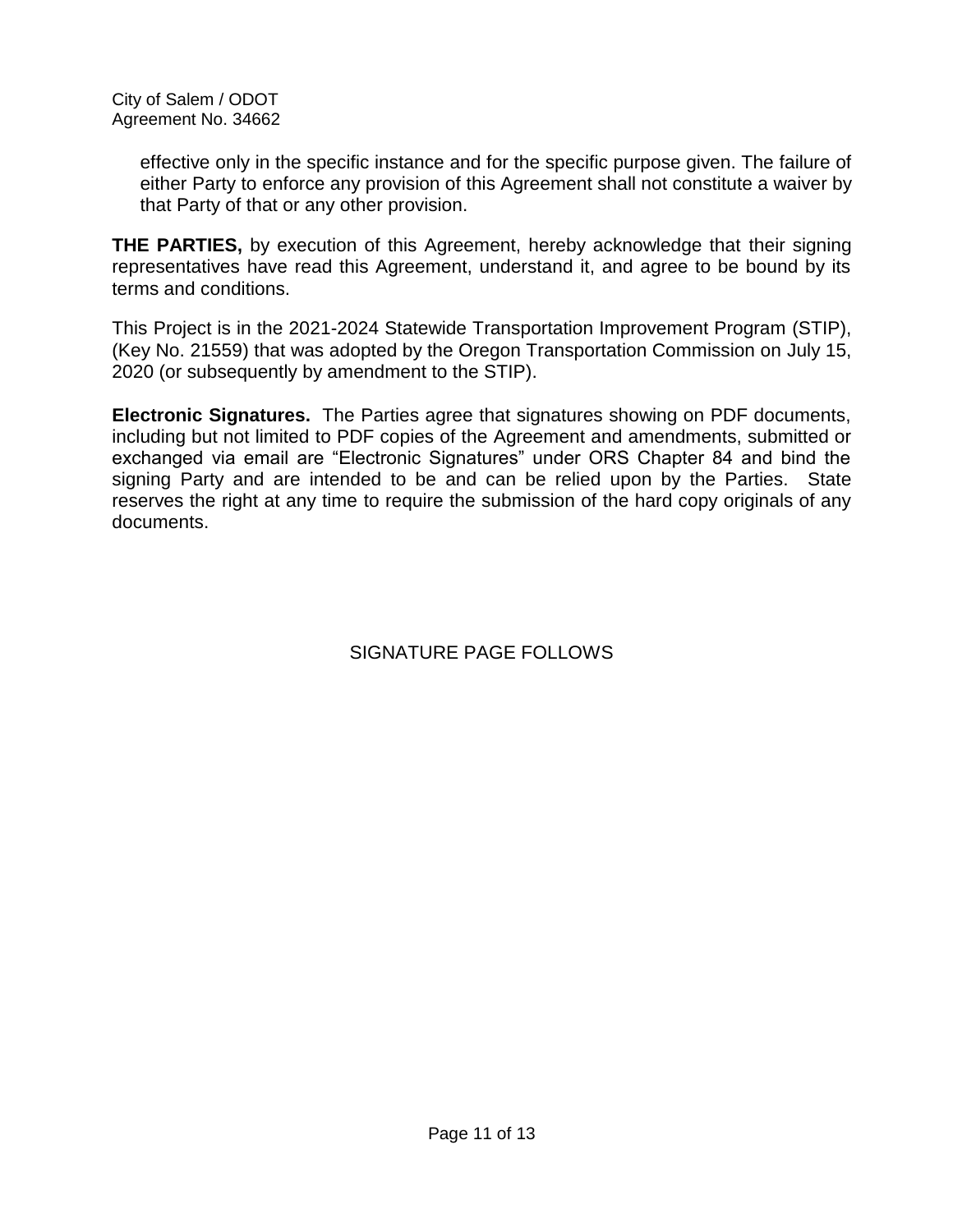**CITY OF SALEM**, by and through its elected officials

By \_\_\_\_\_\_\_\_\_\_\_\_\_\_\_\_\_\_\_\_\_\_\_\_\_\_\_\_\_\_\_

**City Manager** 

Date \_\_\_\_\_\_\_\_\_\_\_\_\_\_\_\_\_\_\_\_\_\_\_\_\_\_\_\_\_

## **LEGAL REVIEW APPROVAL** (If required

in Agency's process)

By \_\_\_\_\_\_\_\_\_\_\_\_\_\_\_\_\_\_\_\_\_\_\_\_\_\_\_\_\_\_\_

Agency Legal Counsel

 $Date$ 

#### **Agency Contact:**

Anne Pagano, Engineering Program Manager City of Salem Public Works 555 Liberty Street SE, Room 325 Salem, OR 97302-3513 Phone: (503) 588-6211 Email: [apagano@cityofsalem.net](mailto:apagano@cityofsalem.net)

#### **STATE OF OREGON**, by and through its Department of Transportation

By \_\_\_\_\_\_\_\_\_\_\_\_\_\_\_\_\_\_\_\_\_\_\_\_\_\_\_\_\_\_\_

 Delivery and Operations Division Deputy Administrator

 $Date$ 

## **APPROVAL RECOMMENDED**

 $By \_\_$ 

Region 2 Manager

Date \_\_\_\_\_\_\_\_\_\_\_\_\_\_\_\_\_\_\_\_\_\_\_\_\_\_\_\_\_

By \_\_\_\_\_\_\_\_\_\_\_\_\_\_\_\_\_\_\_\_\_\_\_\_\_\_\_\_\_\_\_ Region 2 Project Delivery Manager

Date \_\_\_\_\_\_\_\_\_\_\_\_\_\_\_\_\_\_\_\_\_\_\_\_\_\_\_\_\_

By \_\_\_\_\_\_\_\_\_\_\_\_\_\_\_\_\_\_\_\_\_\_\_\_\_\_\_\_\_\_\_

Area 3 Manager

#### **State Contact:**

Kumar Rethnasamy Transportation Project Manager ODOT Region 2 455 Airport Road SE, Bldg. B, Room 106 Salem, OR 97301 Phone: (503) 986-2692 Email: [kumar.rethnasamy@odot.state.or.us](mailto:kumar.rethnasamy@odot.state.or.us)

# Date \_\_\_\_\_\_\_\_\_\_\_\_\_\_\_\_\_\_\_\_\_\_\_\_\_\_\_\_\_

### **APPROVED AS TO LEGAL SUFFICIENCY**

By \_\_\_\_\_\_\_\_\_\_\_\_\_\_\_\_\_\_\_\_\_\_\_\_\_\_\_\_\_\_\_

Assistant Attorney General

Date \_\_\_\_\_\_\_\_\_\_\_\_\_\_\_\_\_\_\_\_\_\_\_\_\_\_\_\_\_